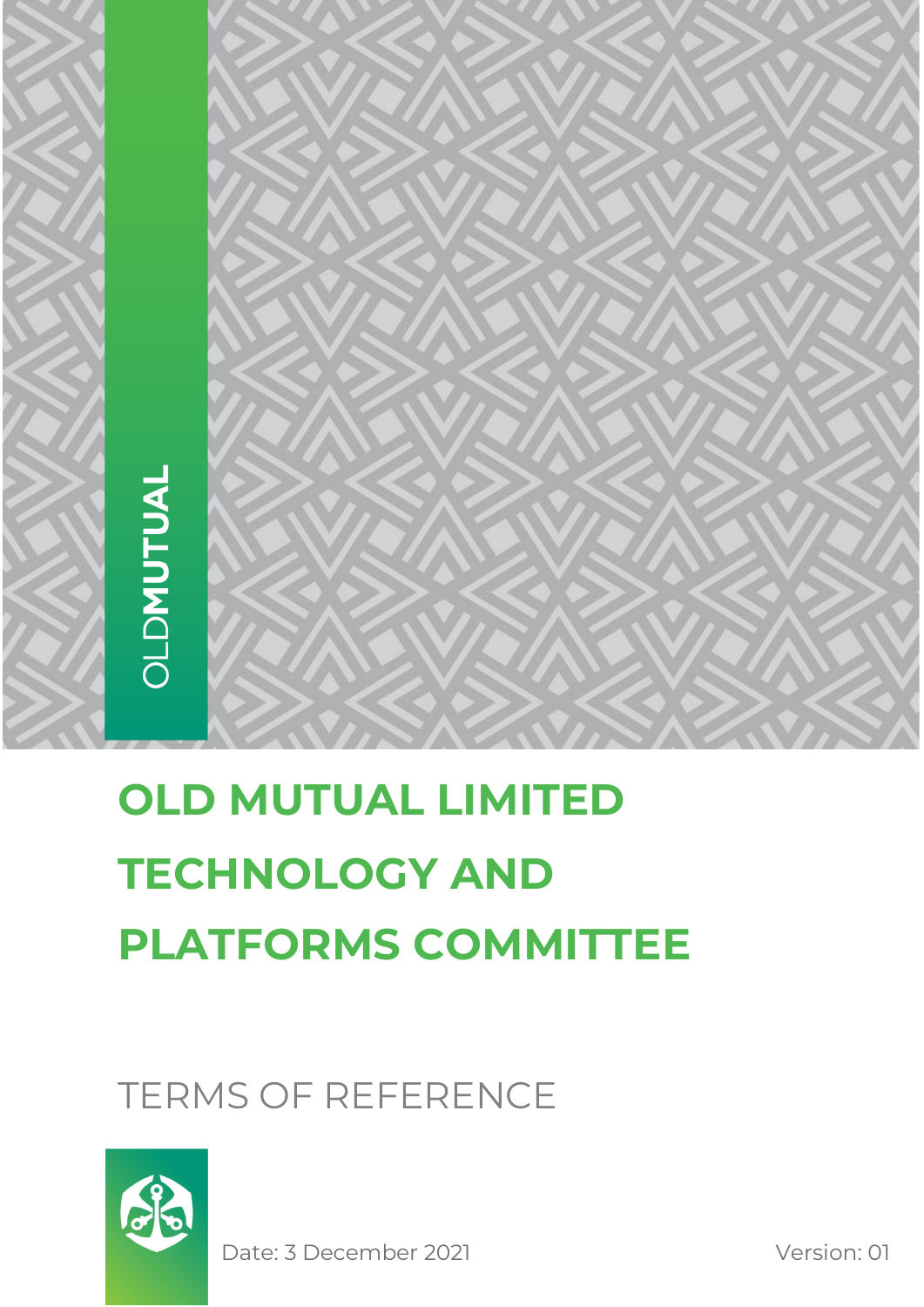

# 1. **INTRODUCTION AND PURPOSE**

- 1.1 It is acknowledged that, in terms of future legislation (including the Financial Sector Regulation Act,9 of 2017 and any standards issued pursuant thereto ("**FSR Act**")) and regulations, the Old Mutual Limited ("**OML or the Company**") board of directors ("**Board**") could be classified as a "**Controlling Board**" for the Old Mutual group of companies (the Group) or a "**Financial Conglomerate**" (as determined by the applicable regulatory authority) and as such, the Board will be responsible for, inter alia, ensuring that the Group maintains its business in a financially sound condition and ensuring that the structure, architecture and processes of the Group in respect of information technology, telecommunications, software, systems and wider technology (collectively, "**IT**"), data protection and information management do not impede the financial soundness of any of the companies in the Group.
- 1.2 The IT Committee ("**the Committee**") is a committee of the Board, established to have strategic oversight and governance of the Company's strategic investment in IT, as well as data protection and information management.
- 1.3 The deliberations and work of the Committee do not reduce the individual and collective responsibilities of the Board with regard to the fiduciary duties and responsibilities of the Company's directors, and the Board must continue to exercise due care and judgment in the exercise of its functions, in accordance with their statutory obligations.
- 1.4 These Terms of Reference are subject to the provisions of the Companies Act, 71 of 2008, as amended ("**Companies Act**") and the Companies Regulations, 2011 ("**Regulations**"), the FSR Act, OML's Memorandum of Incorporation ('**the MoI**") and any other applicable laws and regulatory provisions.
- 1.5 The duties and responsibilities of the members of the Committee as set out in these Terms of Reference are in addition to those duties and responsibilities that they have as members of the Board.
- 1.6 Consistent with the functions set out in these Terms of Reference, the Committee should encourage continuous improvement as well as compliance with the Company's policies, procedures, and practices at all relevant levels.
- 1.7 The Committee should encourage open communication among the senior management and the Board of directors.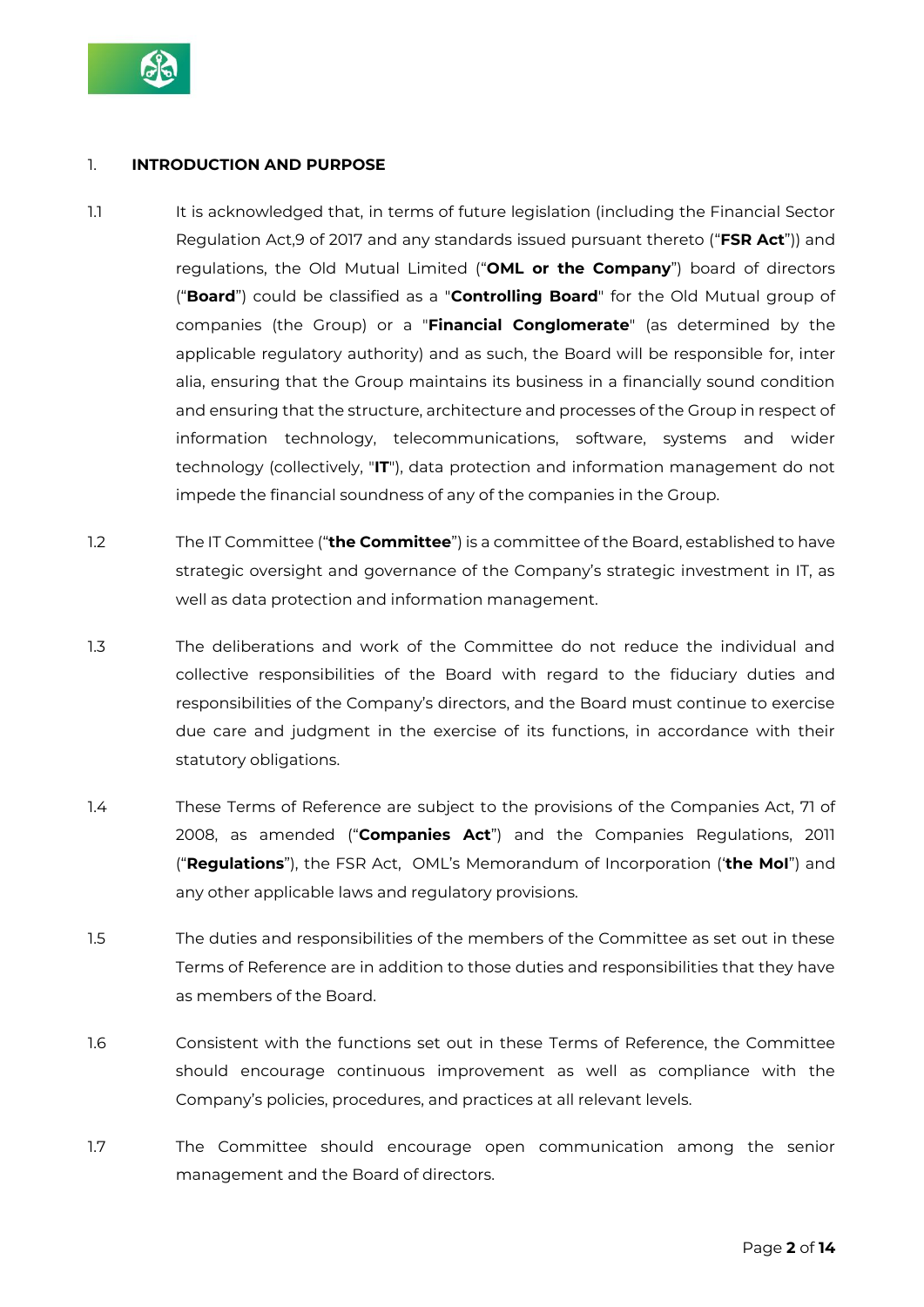

# 2. **MANDATE**

- 2.1 The Committee's authority is derived from the delegated authority of the Board as contemplated in these Terms of Reference, in accordance with section 72(1)(b) of the Companies Act.
- 2.2 Aside from as set out herein, the Committee has no ultimate decision-making authority, it provides oversight and makes recommendations to the Board in respect of the matters within the scope of the Committee's functions as set out in these Terms of Reference for the Board's consideration and, if the Board considers it appropriate, ultimate approval. The responsibility for decisions on IT, data privacy and information management investment related matters or IT, data privacy and information management strategic modifications remains with the Board, except as so mandated by the Board in terms of paragraph 3.1.5 below.
- 2.3 The Committee will have oversight over the Group's IT, data privacy and information management function and will ensure that the Company and its subsidiary companies comply with all IT risk related principles and related matters as set out in the adopted Group Governance Framework ("**GGF**").
- 2.4 The Committee must act independently (with accountability to the Board) and does not assume the functions of management, which remain the responsibility of the executive directors of the Company, prescribed officers and other members of senior management.
- 2.5 The Board supports and endorses the Committee, which operates free of any organisational impairment. The Committee acts in accordance with its statutory duties and the delegated authority of the Board as recorded in these Terms of Reference.
- 2.6 The Committee is authorised by the Board to:
- 2.6.1 Investigate any activities within the scope of these Terms of Reference.
- 2.6.2 Seek any information it requires from any employee, the chairperson of any Board or statutory committees of the Company, any of the Company's executive directors, Company officers, the Group Company Secretary ("**Company Secretary**") or assurance providers, and all these parties are required to co-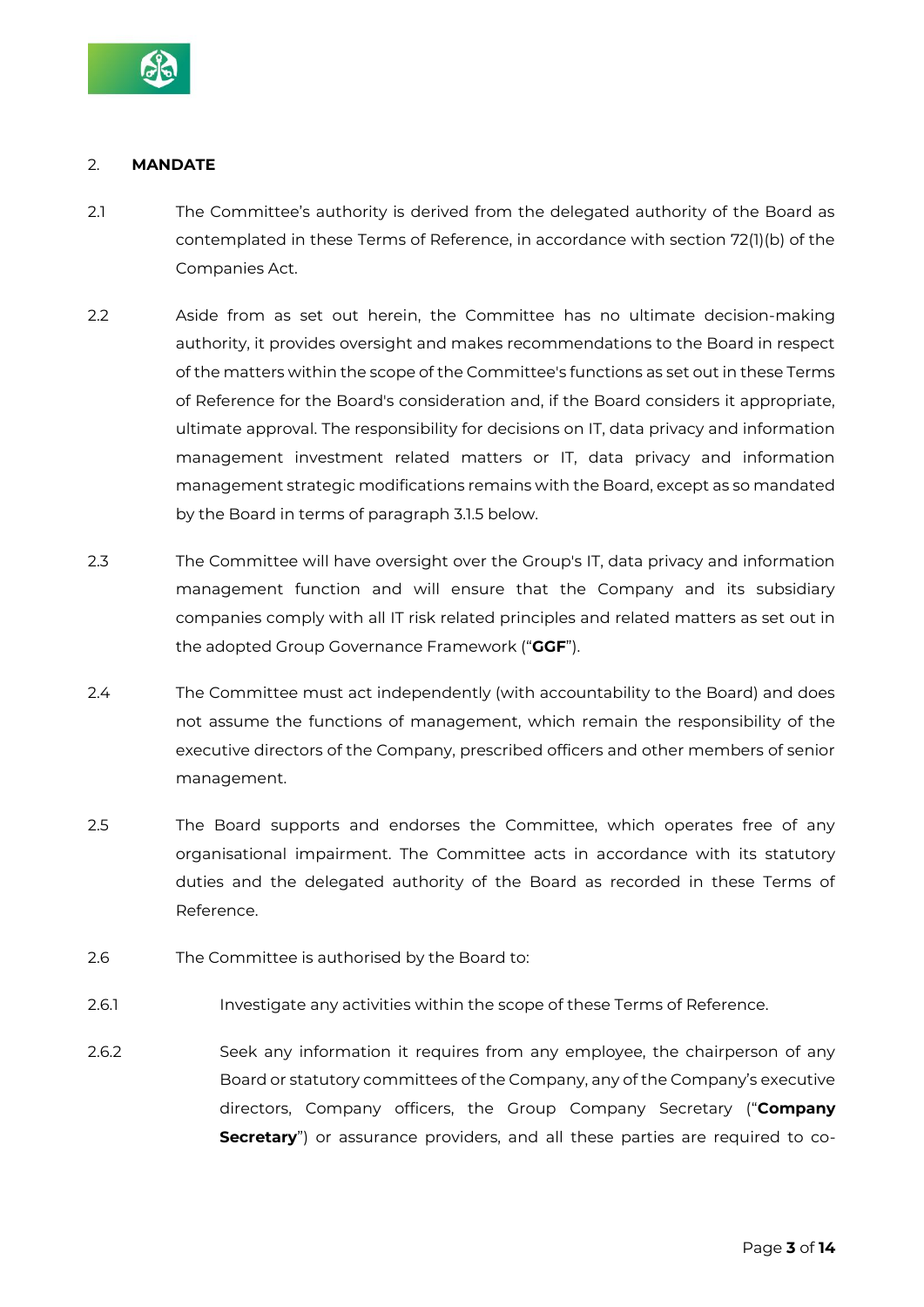

operate with any requests made by the Committee, to provide it with information or explanations necessary for the performance of its functions.

2.6.3 Form and delegate its duties to a sub-committee, sub-committees or to any one or more designated members of the Committee, to the extent that same is permitted by the Companies Act.

#### 3. **ROLES AND RESPONSIBILITIES**

- 3.1 The Committee shall perform the following roles and have the following responsibilities:
- 3.1.1 Review, monitor and make recommendations to the Board in respect of the strategic investment in technology in the context of the Board approved OML Business Strategy.<sup>1</sup>
- 3.1.2 Review and provide advice to the Board in respect of the Board approved OML IT Strategy as an underpin to the Board approved OML Business Strategy.
- 3.1.3 Provide governance direction, oversight and make recommendations to the Board in respect of strategic IT projects, information and data management, strategic IT- related acquisitions and disposals, IT suppliers, IT contractual arrangements involving services, developments, licences, maintenance, support, hosting, networking, data protection and other IT arrangements including, inter alia, agreements relating to the IT systems, hardware, software, telecommunications, networking, services, data hosting and facilities of the Group, and key technology- related and data management decisions to be made by the Group.
- 3.1.4 Understand, monitor and measure the IT, data protection and information management risks of the Group, which requires an understanding of the Group's overall exposure to IT, data privacy and information management risks from a strategic and business perspective, including the areas of the business that are most dependent on IT and data processing for effective and continual operation.

<sup>1</sup> King IV principle 12.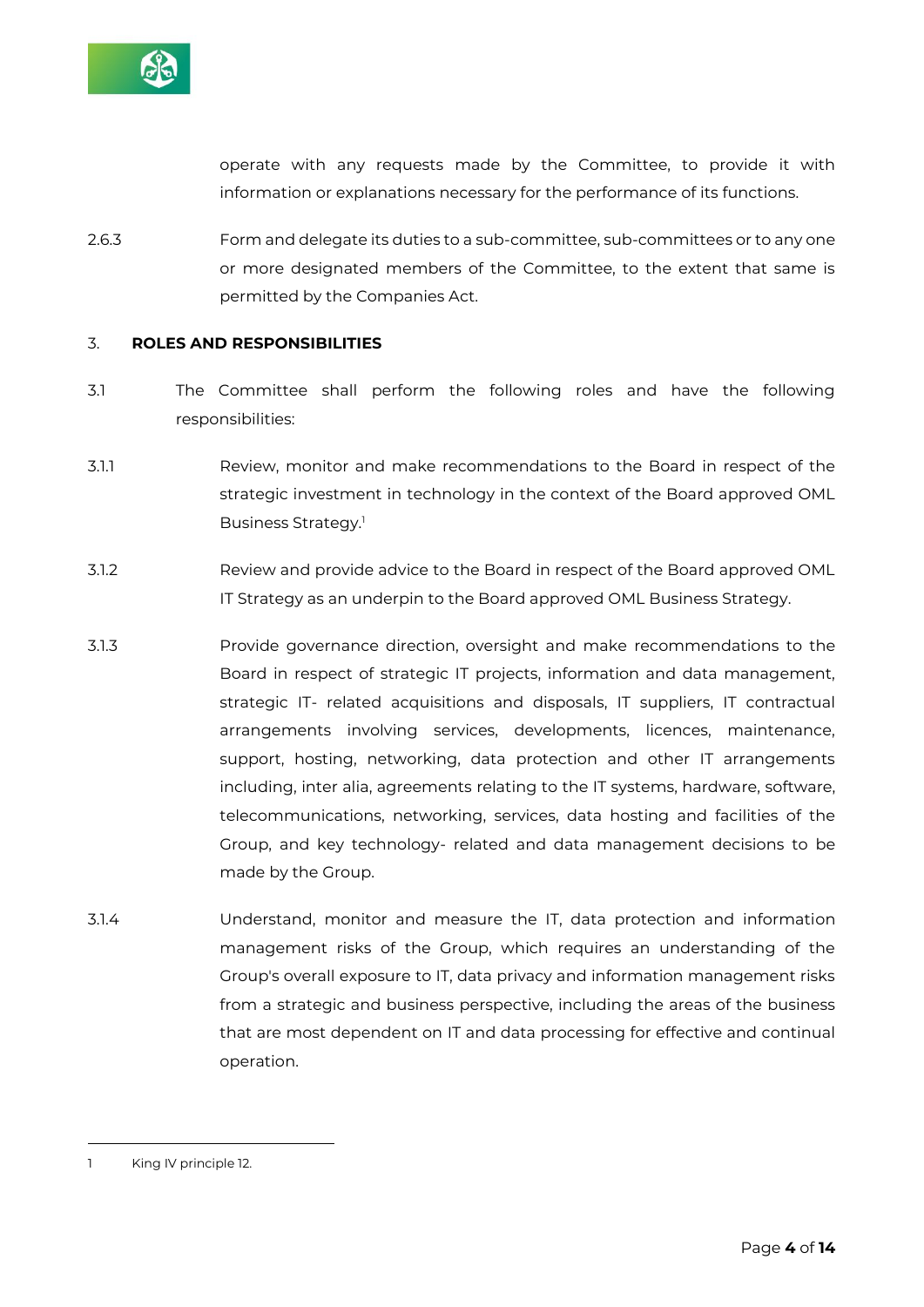

- 3.1.5 Annually review the Group's IT, data privacy and information management policy to confirm that it aligns with the Group's IT, data privacy and information management strategic direction.
- 3.1.6 Approve, on behalf of the Company and its subsidiaries, key technology, data protection, information management and IT-related acquisitions, disposals, suppliers, services, developments, licences, maintenance, support, hosting, networking, data protection, information processing and other agreements including, inter alia, agreements relating to the IT systems, hardware and software, networking and facilities of these companies that have a cost of between R301 million and R400 million, in line with the Group Delegation of Authority Framework.
- 3.1.7 Review, monitor, opine and report to the OML Risk Committee, where appropriate, in respect of the management of the associated strategic execution risk of the agreements contemplated in paragraph 3.1.6.
- 3.1.8 The Committee shall interact with the OML Exco Technology & Platforms Sub-Committee to the extent it deems necessary in order to fulfil its mandate.
- 3.2 The Committee shall further:
- 3.2.1 Consider any other matters as may be requested by the Board. The Committee may delegate any of its functions to a subset of its members, or to a specific OML executive director, who will then report on that function to the Committee.
- 3.2.2 Ensure that IT, data protection and information management risks are adequately addressed through its risk management, monitoring and assurance processes.<sup>2</sup>
- 3.2.3 Consider IT, data protection, information management and risk management as a crucial element of the effective oversight of risk management of the Company.<sup>3</sup>
- 3.2.4 Obtain appropriate assurance that controls which the Company has in place are effective in addressing the Company's IT, data protection and information management risks.<sup>4</sup>

<sup>2</sup> King III principle 5.7, paragraph 43.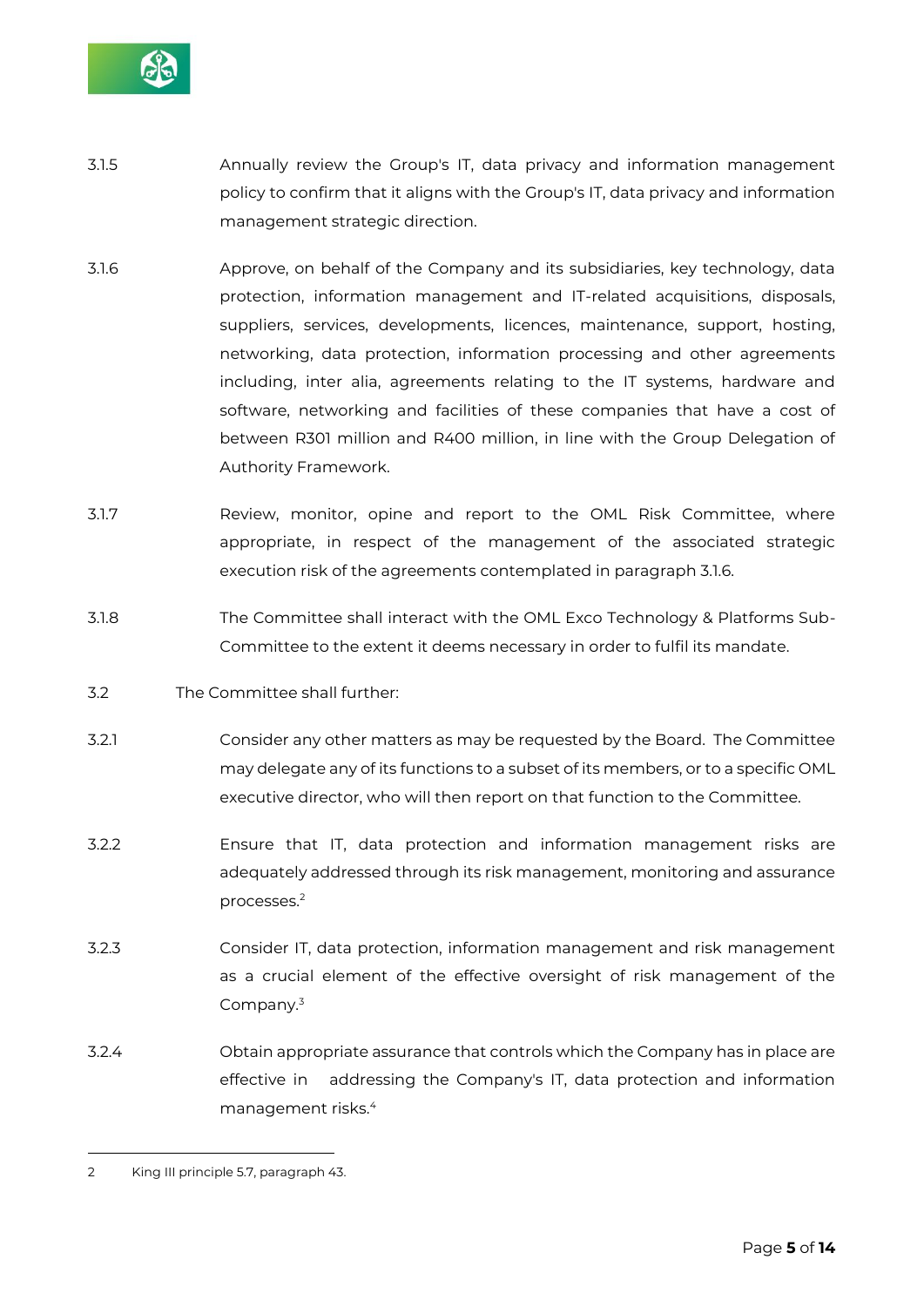

- 3.2.5 Assist the Audit Committee with its responsibility to oversee and be responsible for IT, data protection and information management as it relates to financial reporting and the going concern of the Company.<sup>5</sup>
- 3.2.6 Assist the Risk Committee with its responsibility to oversee the broader risk implications of IT in relation to the Company.<sup>6</sup>
- 3.2.7 Assist the Audit Committee with its responsibility to consider the use of technology and related techniques to improve audit coverage and audit efficiency.<sup>7</sup>
- 3.2.8 Keep abreast of best IT practices both locally and abroad, making recommendations to the Board on the need, where appropriate, for Board participation in continuing education programmes.
- 3.2.9 Consider the need to receive periodic independent assurance on the effectiveness of the organisation's IT, data protection and information arrangements, including outsourced services.
- 3.2.10 Engage in ongoing oversight of IT, data protection and information management and, in particular, oversee that the aforegoing results in the following:
- 3.2.10.1 the integration of people, technologies, information and processes across the organisation;
- 3.2.10.2 the integration of IT, data protection and information management risks into organisation-wide risk management;
- 3.2.10.3 arrangements to provide for business resilience;
- 3.2.10.4 proactive monitoring of intelligence to identify and respond to incidents, including cyber-attacks and adverse social media events;

- 3 King III principle 5.7, paragraph 44.
- 4 King III principle 5.7, paragraph 46.
- 5 King III principle 5.7, paragraph 47.
- 6 King III principle 5.7, paragraph 47.
- 7 King III principle 5.7, paragraph 48.

<sup>2</sup> King III principle 5.7, paragraph 43.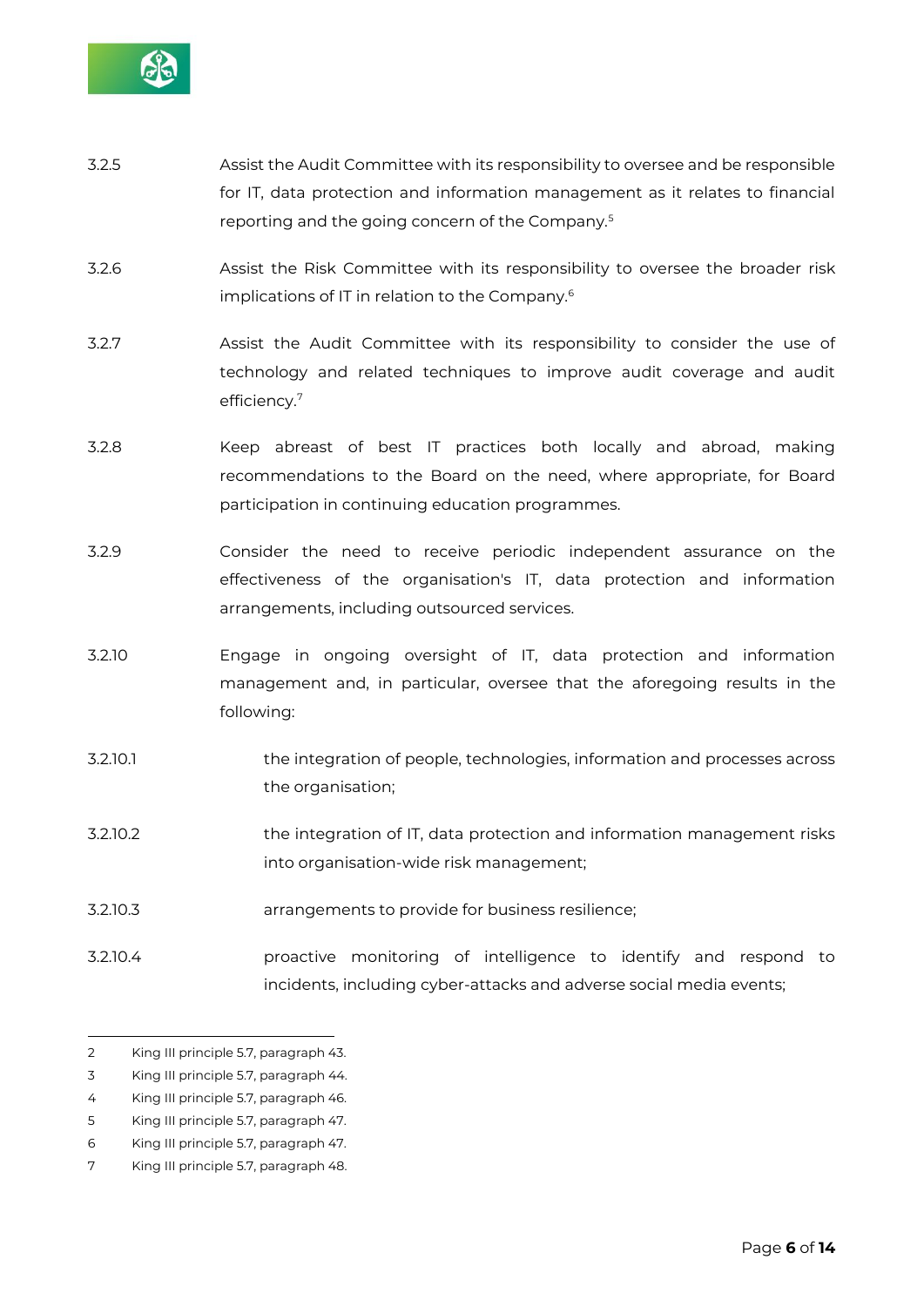

- 3.2.10.5 management of the performance of, and the risks pertaining to, thirdparty and outsourced service providers;
- 3.2.10.6 the assessment of value delivered to the organisation through significant investments in technology and information, including the evaluation of projects throughout their life cycles and of significant operational expenditure;
- 3.2.10.7 the responsible disposal of obsolete technology, data and information in a way that has regard to environmental impact and information security;
- 3.2.10.8 ethical and responsible use of technology and information;
- 3.2.10.9 the leveraging of information to sustain and enhance the organisation's intellectual capital;
- 3.2.10.10 an information architecture that supports confidentiality, integrity and availability of information;
- 3.2.10.11 the protection of privacy of personal information;
- 3.2.10.12 the continual monitoring of security of information;
- 3.2.10.13 a technology architecture that enables the achievement of strategic and operational objectives;
- 3.2.10.14 the management of the risks pertaining to the sourcing of technology; and
- 3.2.10.15 monitoring and ensuring appropriate responses to developments in technology, including the capturing of potential opportunities and the management of disruptive effects on the organisation and its business model.
- 3.2.11 Ensure the reporting and disclosure of the following in respect of IT, data protection and information management:
- 3.2.11.1 an overview of the arrangements for governing and managing technology and information;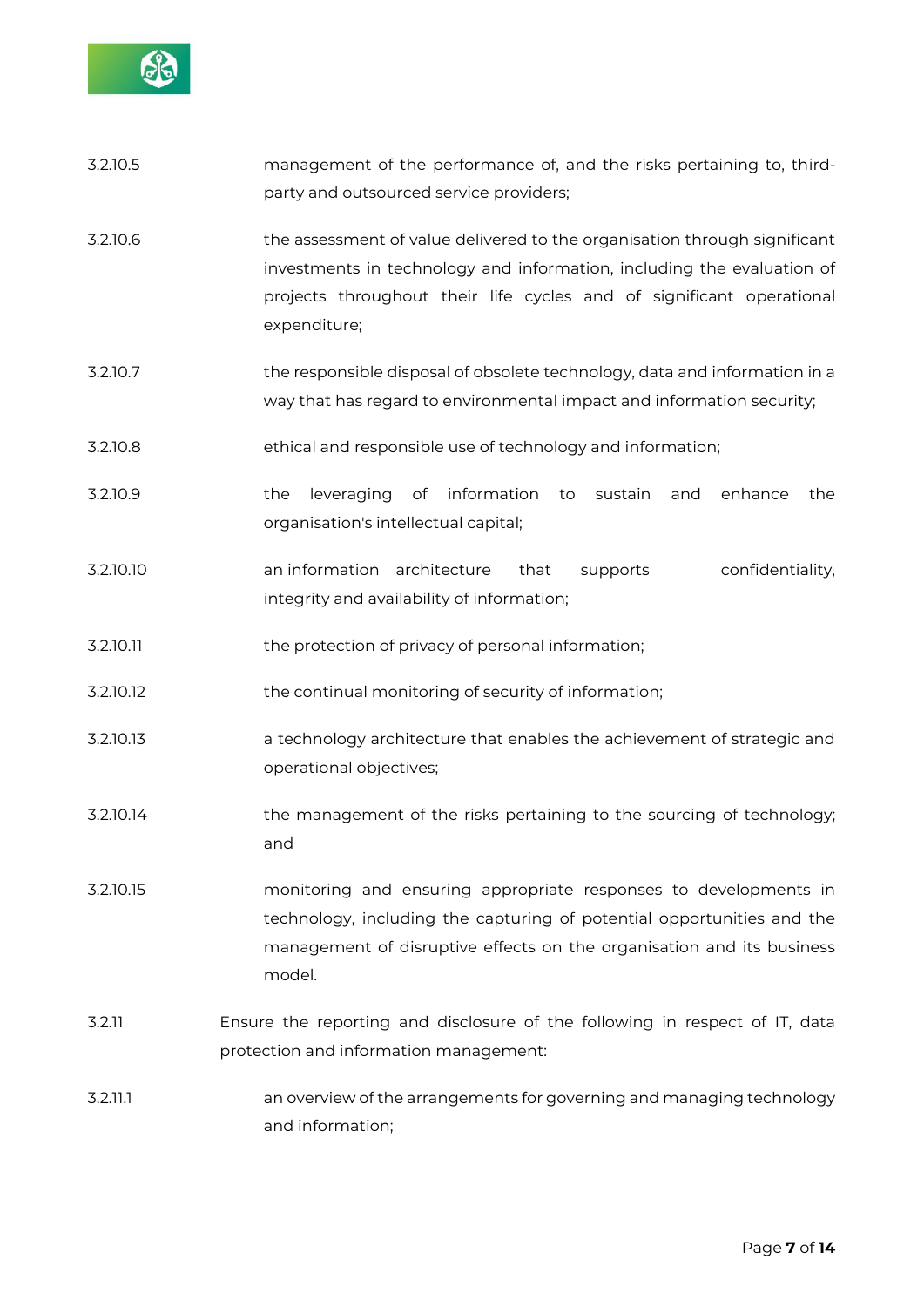

- 3.2.11.2 key areas of focus during each reporting period, including objectives, significant changes in policy, significant acquisitions and remedial actions taken as a result of major incidents;
- 3.2.11.3 actions taken to monitor the effectiveness of IT, data protection and information management and how the outcomes were addressed; and
- 3.2.11.4 planned areas of future focus.

#### 4. **OPERATION OF THE COMMITTEE**

#### 4.1 **Appointment and Tenure**

- 4.1.1 The Committee and its Chairperson ("**Committee Chairperson**"), shall, under the guidance of the Board Chairperson or Lead Independent Director, on the recommendation of the Corporate Governance and Nominations Committee, be appointed by the Board from amongst the directors of the Company.
- 4.1.2 Notwithstanding 4.1.3 below, the Board may at any time remove a member of the Committee and shall from time to time review and, where appropriate, revise the composition of the Committee, taking into account the need for an adequate combination of skills and knowledge.
- 4.1.3 The maximum tenure for Committee members are three terms of three years.

#### 4.2 **Composition and Quorum**

- 4.2.1 The Committee shall be appointed from amongst the members of the OML Board, and the majority of the Committee members must be non-executive directors and at least one must be an executive director, to the extent that he/she is also a member of the Board.
- 4.2.2 Members of the Committee will be considered and appointed by the Board based on primarily their IT management, financial and business skills and knowledge.
- 4.2.3 The Board shall determine the period for which the Committee Chairperson shall hold such office.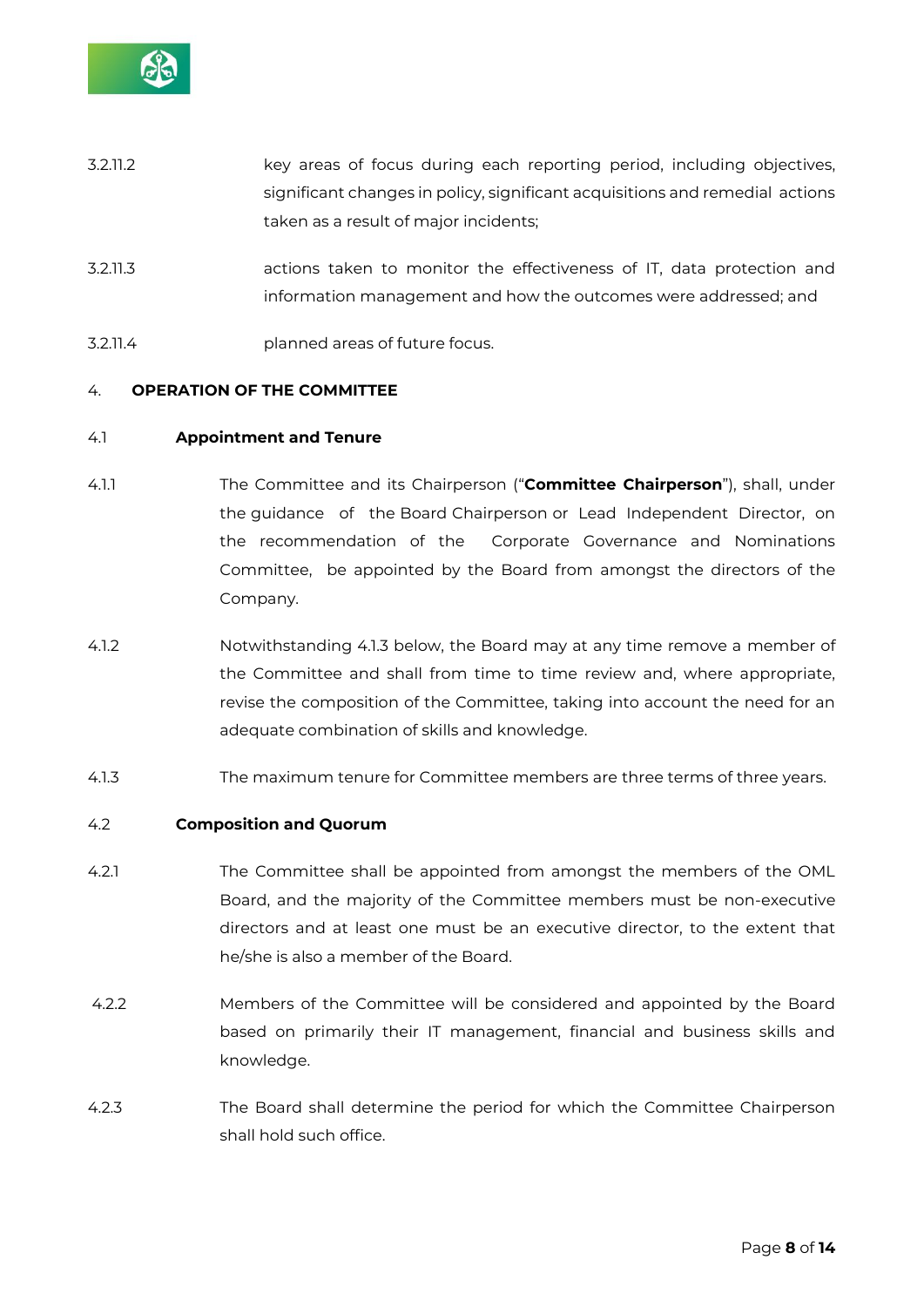

- 4.2.4 The Board shall from time to time review and, where appropriate, revise the composition of the Committee in accordance with recommendations received from the Corporate Governance and Nominations Committee, as described above, taking into account the need for an adequate combination of financial and business skills and knowledge.
- 4.2.5 The quorum at any meeting of the Committee shall be a majority of members.

#### 4.3 **Attendees**

- 4.3.1 The following individuals will normally be in attendance at Committee meetings:
- 4.3.1.1 The OML Executive Committee (Exco) Technology & Platforms Sub-Committee members and/or representatives.
- 4.3.1.2 OML Chief Operating Officer.
- 4.3.2 Invitations to attend Committee meetings will be extended to Board members, any senior executives and professional advisers as deemed appropriate by the Committee.
- 4.3.3 Individuals in attendance by invitation may participate in discussions, but do not form part of the quorum for Committee meetings.
- 4.3.4 The Company Secretary or his/her designated representative shall be the secretary of the Committee.

#### 4.4 **Frequency of Meetings**

- 4.4.1 Meetings of the Committee shall be held at least four times a year prior to scheduled OML Board meetings, at which Board meetings the Committee Chairperson will present a report on the activities of the Committee.
- 4.4.2 The Committee Chairperson may within the framework of any relevant directives set by the Board, convene a meeting of the Committee at any time and at his/her discretion.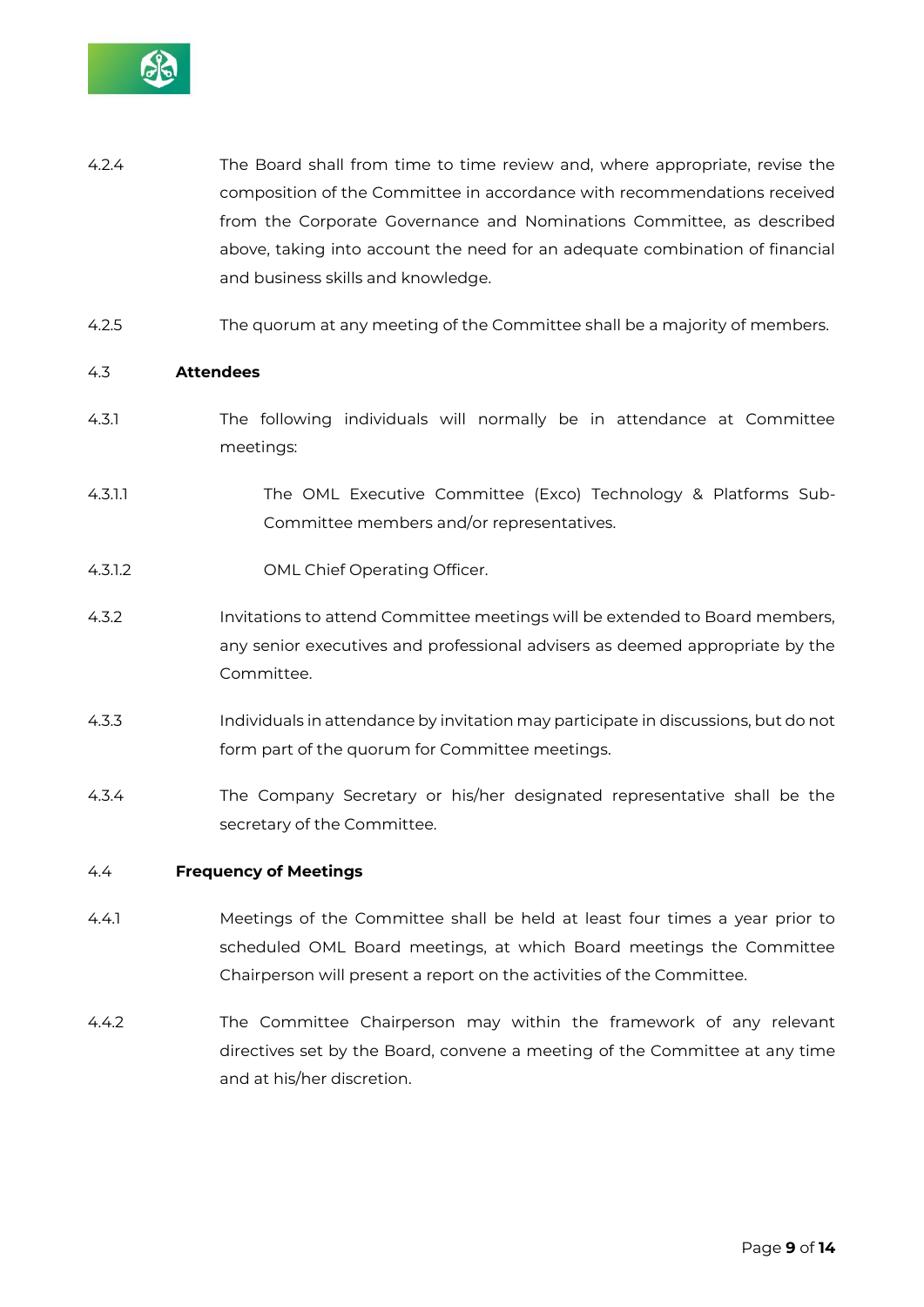

#### 4.5 **Participation and resolutions**

- 4.5.1 Committee members who are unable to attend Committee meetings shall inform the Committee Chairperson or Company Secretary at an early date.
- 4.5.2 Committee meetings may be conducted entirely by electronic communication or a Committee member may participation in a meeting by electronic communication, as contemplated in section 73(3) of the Companies Act (including by means of, inter alia, telephone, closed circuit television, webinar or video conferencing), so long as the electronic communication facility employed ordinarily enables all persons participating in that meeting to communicate concurrently with each other without an intermediary, and to participate effectively in the meeting.
- 4.5.3 Committee members should participate fully and constructively in discussions and other activities and contribute by sharing their knowledge, skills and abilities.
- 4.5.4 Each Committee member has one vote on a matter before the Committee.
- 4.5.5 A majority of the votes cast on a Committee resolution is sufficient to approve that resolution and, in the case of a tied vote, the Committee Chairperson shall not have a casting vote and the matter being voted on fails.
- 4.5.6 A Committee resolution in writing (round robin resolution) signed by the majority of the Committee members shall be as valid and effectual as if it had been passed at a Committee meeting.
- 4.5.7 The passing of Committee round robin resolutions must not detract from the requirement for frequency of Committee meetings as set out in these Terms of Reference.
- 4.5.8 All Committee round robin resolutions should be tabled at the next Committee meeting for noting.

#### 4.6 **Agenda, meeting papers and minutes**

4.6.1 The procedure to be followed for the convening of meetings, notice of meetings, and preparing agendas and minutes of meetings (to the extent not regulated in these Terms of Reference) will be determined from time to time and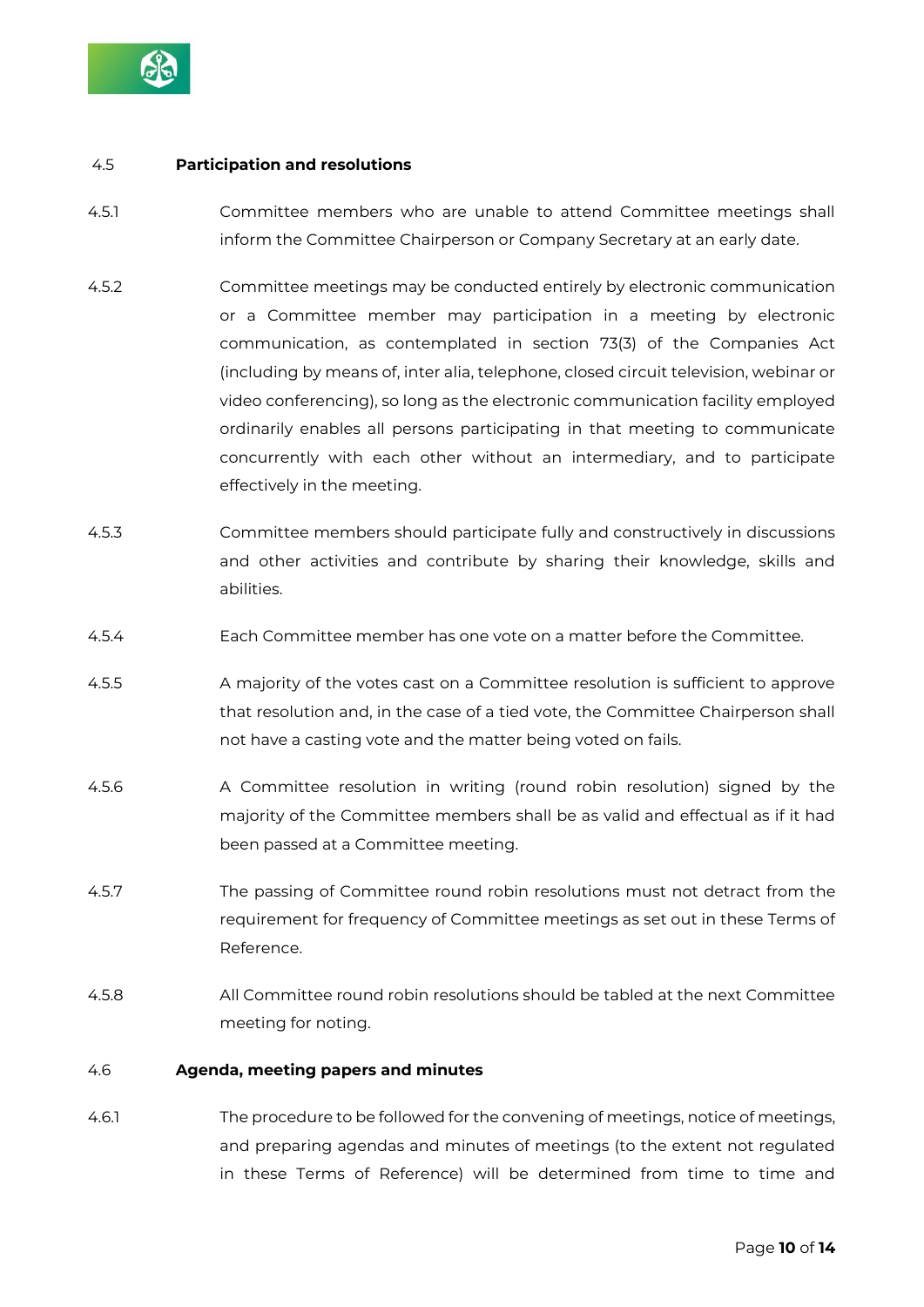

managed by the Company Secretary, in consultation with the Committee Chairperson and the Board.

- 4.6.2 To the extent reasonably practicable, Committee papers will be circulated to all Committee members at least one week before the meeting and full and appropriate information will be supplied to Committee members by way of succinct position papers or reports with the Committee pack to enable Committee members to form an opinion on the issues on the agenda prior to the meeting and, if necessary, to request additional information before the meeting. Additional documentation may be circulated to Committee members prior to the Committee meeting and will, to the extent applicable and appropriate, be clearly labelled to indicate that such documentation constitutes additional but non-essential reading.
- 4.6.3 The Company Secretary shall keep appropriate records of all meetings of the Committee as well as minutes of the proceedings and all decisions made.
- 4.6.4 Minutes of the Committee meetings, signed by the Committee Chairperson, shall be sufficient evidence that the matters referred to therein have been fully discussed and agreed, whether by way of a formal meeting or otherwise.
- 4.6.5 The Company Secretary shall circulate the minutes of the meetings of the Committee to all members of the Committee and to the Chairperson of the Board. Any director of the Company may, upon request to the Company Secretary, provided that there is no conflict of interest, obtain copies of the Committee's meeting agenda and minutes.

### 5. **COMMITTEE WORK PLAN**

An annual work plan will be prepared for the Committee and a list of issues which need to be considered by the Committee annually will be tabled at the first Committee meeting of each year. The agenda for discussion of these issues will be spread over the meetings of the year so that each of these issues are addressed at least once a year. The work plan will be formulated by the Committee Chairperson working with the Company Secretary.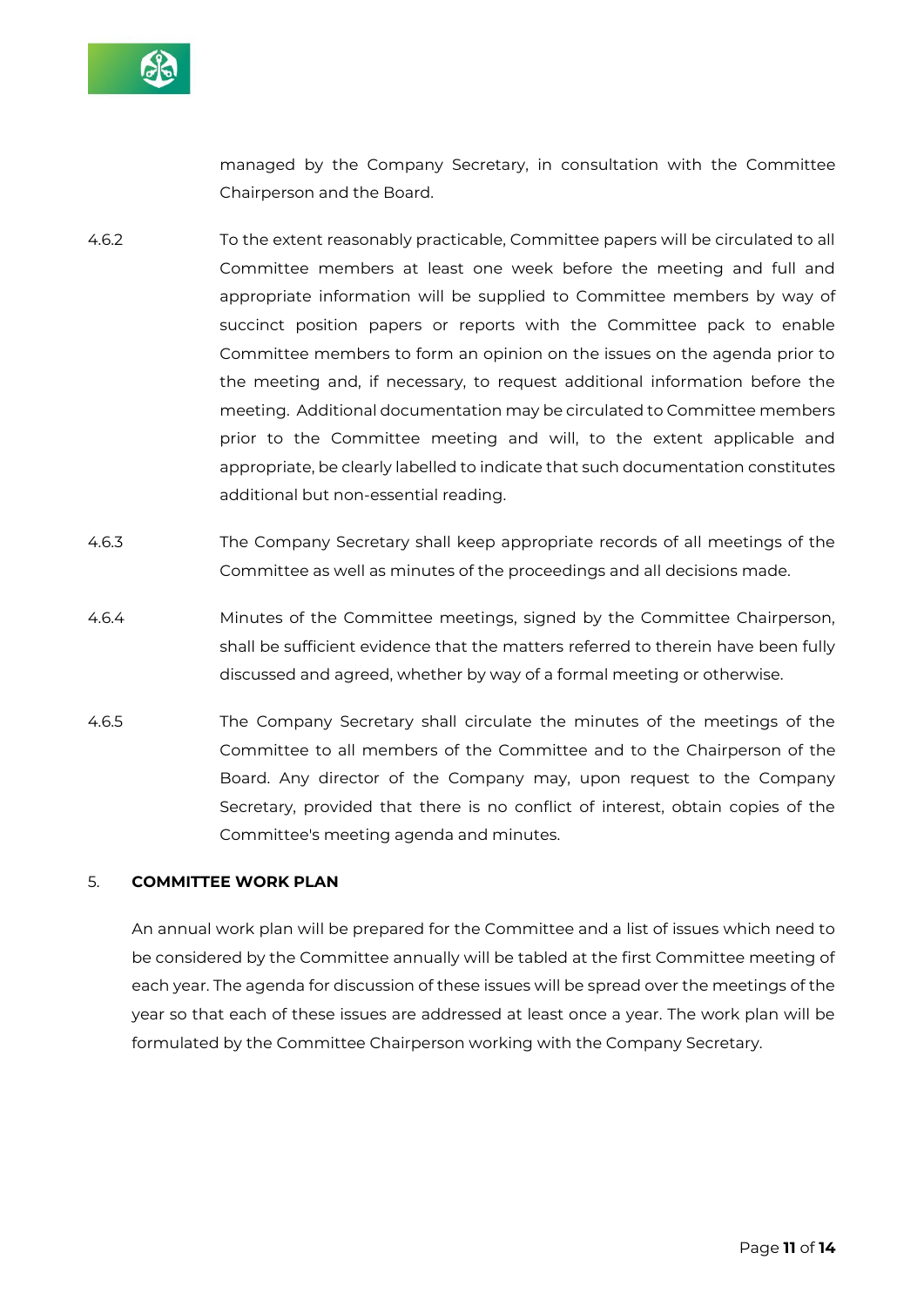

#### 6. **TRAINING**

The Committee, via the Company Secretary, shall make available to new members of the Committee a suitable induction process and, for existing members, on-going training, where appropriate and as discussed with the Committee.

## 7. **COMMITTEE EVALUATION**

The Committee will be independently evaluated as required by legislation and/or best practice governance and actions from the evaluation should be agreed and implementation tracked and reported to the Board.

#### 8. **ACCESS TO RESOURCES AND INFORMATION**

- 8.1 The Committee has unrestricted access to company information falling within the Committee's mandate and will liaise with management on its information needs and the appropriate reports and information that it should receive to enable it to review and monitor and report on any matters relating to IT, data protection and information management governance and compliance matters relating to the Company.
- 8.2 With the prior notification to the Committee Chairperson or the Chairperson of the Board, the Committee or any of its individual members, may take outside legal, accounting or other independent professional advice on matters relating to matters within the Committee's mandate, at the expense of the Company, in accordance with any procedure developed by the Board for this purpose. A formal mandate is to be entered into between such independent advisor and the Company to be facilitated by the Company Secretary.

#### 9. **REPORTING**

- 9.1 The Committee Chairperson shall report to the Board at the first Board meeting following the last Committee meeting on the activities of the Committee.
- 9.2 The Committee shall report on an annual basis to the shareholders through the Integrated Annual Report on the following items:
- 9.2.1 The Committee's overall role and associated responsibilities and function.
- 9.2.2 Its composition, including each member's qualifications and experience.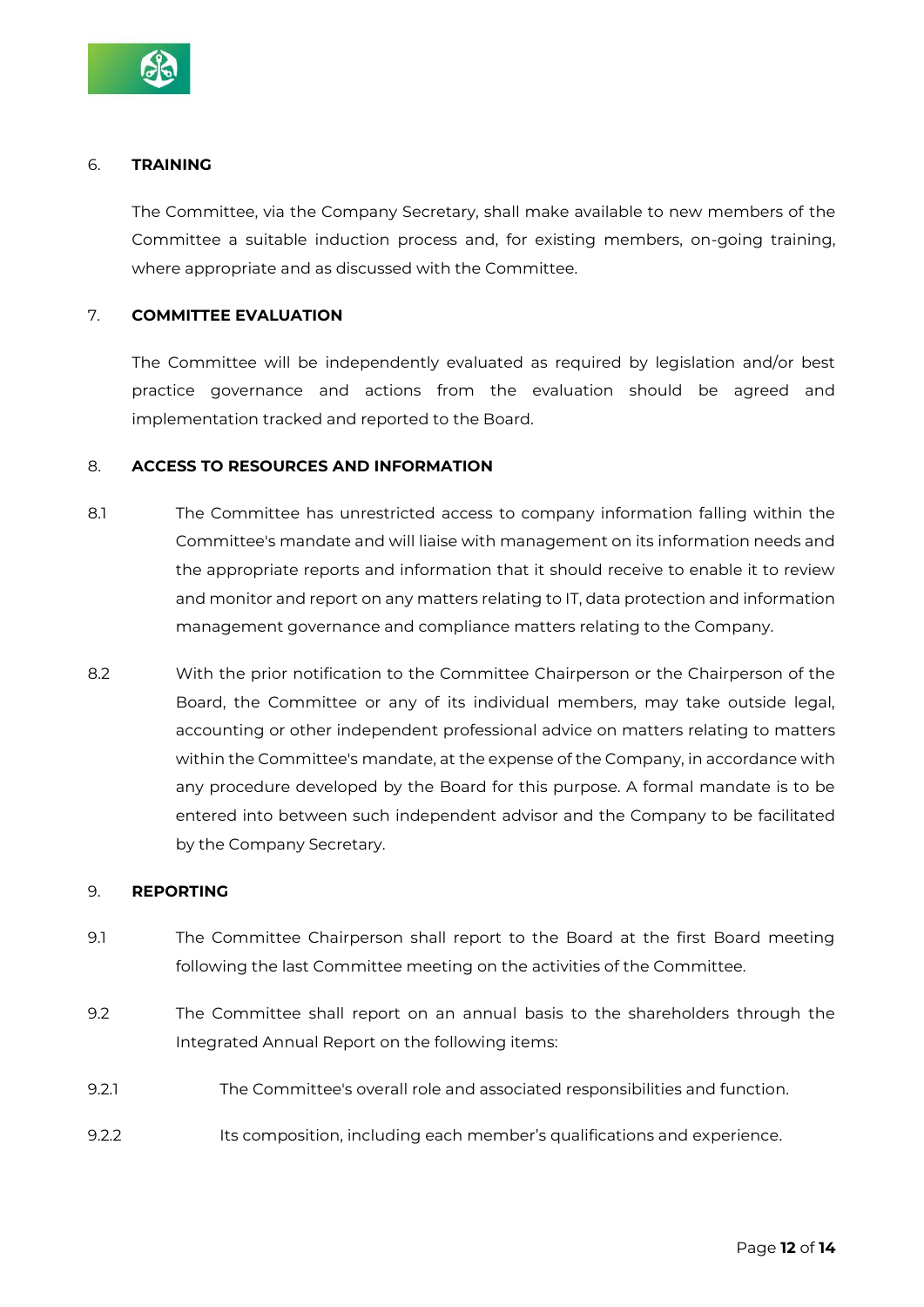![](_page_12_Picture_0.jpeg)

- 9.2.3 Any external advisers or invitees who regularly attend the Committee meetings.
- 9.2.4 Key areas of focus during the reporting period.
- 9.2.5 The number of meetings held during the reporting period and attendance at those meetings.
- 9.2.6 Whether the Committee is satisfied that it has fulfilled its responsibilities in accordance with its terms of reference for the reporting period.
- 9.3 The Committee Chairperson shall be required to attend the Company's annual general meeting to answer relevant questions posed by shareholders.

#### 10. **GENERAL**

10.1 The Committee members are obliged to disclose to the Committee in writing any personal financial interest (as contemplated in section 75 read with section 1 of the Companies Act)

> and any other interests they have within or outside the Company and the Group that may be of interest to the Company or that may interfere or conflict with the performance of their duties as members of the Committee; provided that this is not applicable to any Committee members to the extent that they are directors of the Company and have disclosed such interests in accordance with paragraph 11 of the Board Charter and section 75 of the Companies Act.

- 10.2 All Company and Group related information that becomes known to directors in the performance of their duties must at all times be kept confidential.
- 10.3 Except to the extent of legal or regulatory provisions to the contrary, Committee members, being non-executive directors, are entitled to rely on the executives of the Company and those of other entities within the Group in relation to matters within their area of expertise and may assume the accuracy of information provided by such persons, provided that the Committee member is not aware of any reasonable grounds upon which reliance or assumption may be inappropriate.

# 11. **APPROVAL OF THE COMMITTEE TERMS OF REFERENCE**

11.1 The Committee shall review its Terms of Reference annually and amend it as appropriate, subject to approval from the Board.